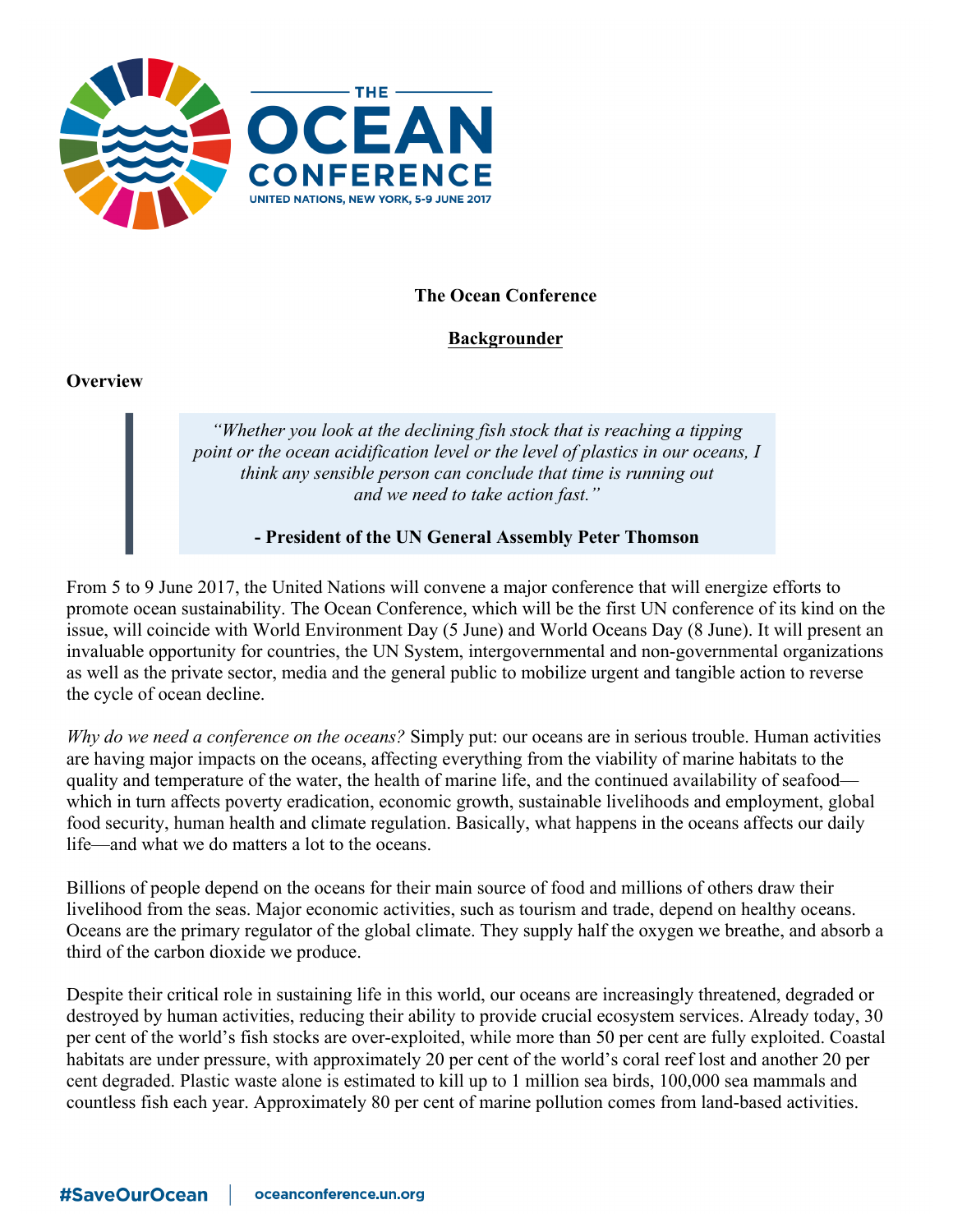Moreover, vulnerable groups, including the poor, women, children, indigenous peoples as well as coastal communities and countries with a high dependency on the oceans and their marine resources, such as Small Island developing States (SIDS), are particularly affected.

> *"Our ocean is warming up and changing the pattern of our main product, tuna. The degradation of the water is also depleting our resources and creating a lot of havoc in our ocean."*

> > **- Minister of Fisheries of Fiji Semi Koroilavesau**

*For more information on the conference, please visit: https://oceanconference.un.org/*

# **Oceans and the Sustainable Development Goals**

In 2015, 193 UN Member States unanimously adopted the 2030 Agenda for Sustainable Development and its 17 Sustainable Development Goals (SDGs)–a plan of action for people, planet and prosperity. The goals address a wide range of issues from poverty eradication and gender equality to climate change. SDG 14 specifically highlights the need to conserve and sustainably use the oceans, seas and marine resources for sustainable development, including through preventing and significantly reducing marine pollution, minimizing and addressing ocean acidification, sustainably managing, protecting and conserving marine and costal ecosystems, ending overfishing and unregulated fishing, and increasing the economic benefits to SIDS from the sustainable use of marine resources.

We know that the oceans, which cover three quarters of the Earth's surface, form an integrated and essential component of our planet's ecosystem and are critical to sustainable development. With this in mind, the Ocean Conference is dedicated to supporting the implementation of SDG 14. Action on this goal, however, will support the implementation efforts of all the goals, given their interlinked nature. Every day, billions of people depend on healthy oceans for their food security, economic stability, and the chance to live in a diverse and sustainable environment. The oceans matter to all of us, no matter who we are or where we live, and we matter to the oceans.

> *"People are saying that the oceans sink one third of greenhouse gas emissions. If we lose the sea and oceans, just imagine what kind of situation we are going to have."*

> > **- Secretary-General of the Conference Wu Hongbo**

*For more information on the Sustainable Development Goals, please visit: http://www.un.org/sustainabledevelopment/*

#### **Outcome**

The Ocean Conference will be an important step to reverse the decline of the ocean. It will not only serve as a place to raise awareness of the state of the ocean, but will produce a global call for action and generate new dialogues and partnerships aimed at implementing solutions. In addition, many participants will announce new voluntary commitments to address ocean challenges.